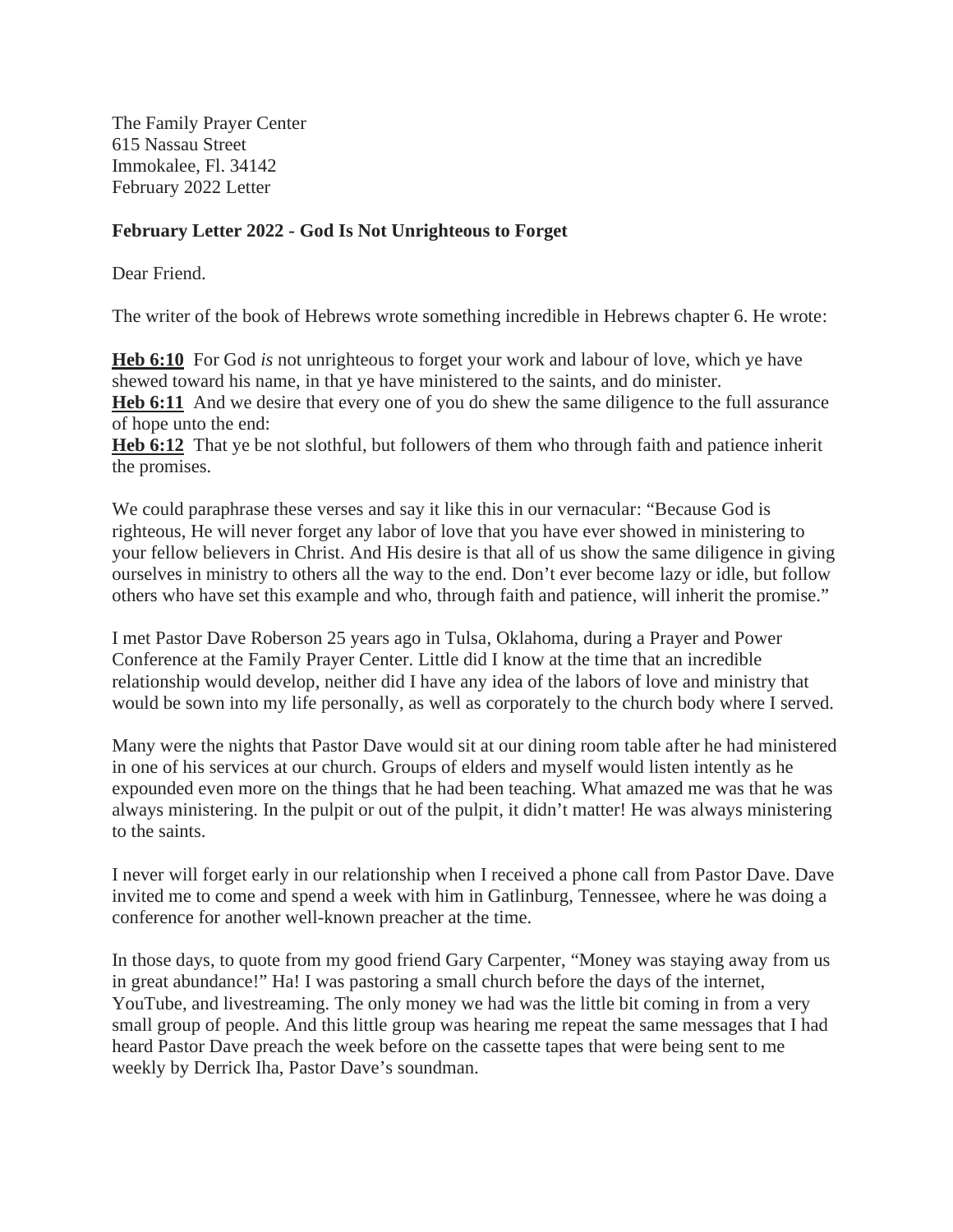So, I'm on the phone with Pastor Dave Roberson, the man that I considered my spiritual father in the faith, and he is asking me to come and spend a week with him. The only problem was that I had no money! I guess Pastor Dave discerned immediately from the elation and stuttering in my words that there was a financial issue. I never will forget what he asked me and then said to me. "Bronc, do you have enough to get here? If you have enough to get here, I'll have something here for you when you get here." Of course when he said that, it was a no-brainer. I was on my way!

True to his word, when I arrived in Gatlinburg, Pastor Dave had a check waiting for me that gave us enough to pay for my gas, lodging, and meals for the week. PRAISE GOD! There was actually enough that Candy and I stayed a few extra days, and then drove Pastor Dave over to his next meetings in Pigeon Forge, Tennessee, where we stayed with him during those meetings as well.

The question in my heart was, what kind of minister pays the way for someone else to come and hear him preach? Most all of the preachers I ever knew wanted me to give *them* something, not the other way around. I can tell you what kind of minister Dave was. He was not just a minister, but a father that wanted a son of the faith, a son of the Revival message to have the same chance he had in getting everything he needed spiritually to succeed.

The truth is that although I may have felt myself close to Pastor Dave, he treated everyone the same. He ministered to everyone with the hope that what he was sowing would one day manifest itself into a full-grown son or daughter of God.

Pastor Dave passed from this life to begin his eternal reward on Saturday, January 29, 2022, but his teachings, ministry, and life will never be forgotten. It will never be forgotten here, nor will it be forgotten by the Righteous Judge that sees everything and knows everything.

There are many honest questions about the timing of his passing. Questions like, "Wasn't there more for him to do?" or "Wasn't he supposed to lead the charge into Revival?" I am like so many others that do not claim to have all the answers to these questions, but I am certain that Jesus and Pastor Dave know all the answers as to the reasons why.

Perhaps there was more for Pastor Dave to do, but I have to remind myself of something when I feel the grief in knowing that he has passed – I know that God is not unrighteous to forget all the labors of love in ministry that Pastor Dave gave us during his years on this earth.

I wonder how Timothy and the church felt at Paul's departure. Historically, Paul was only around 68 years old when he was martyred. I'm sure that the church must've felt that there was so much more Paul could've done to help them, but Paul had already laid a tremendous foundation for the church that would last for centuries. Paul wrote concerning himself in regards to his feelings of his coming departure.

**Php 1:21** For to me to live *is* Christ, and to die *is* gain.

**Php 1:22** But if I live in the flesh, this *is* the fruit of my labour: yet what I shall choose I wot not.